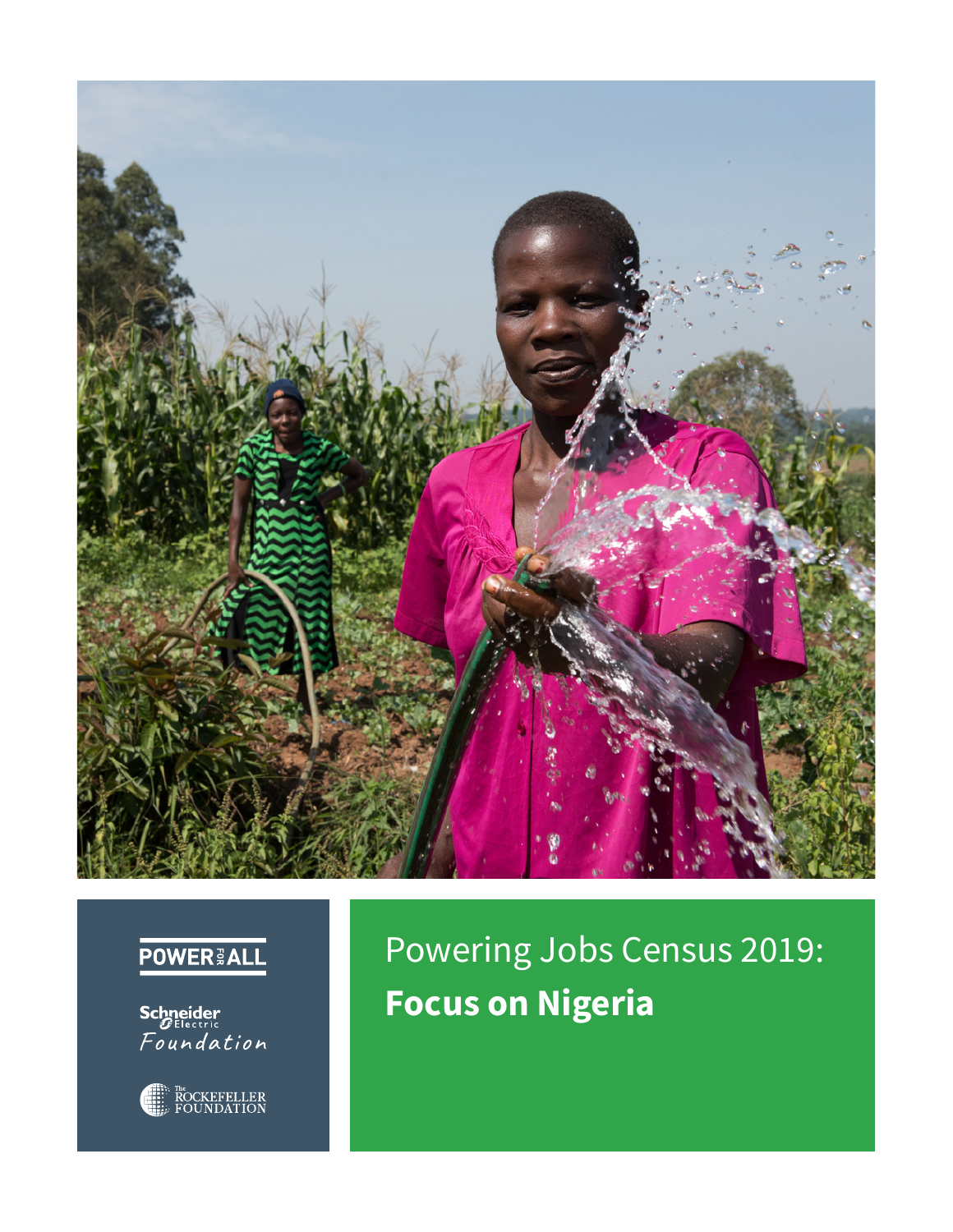### **1. Report Objectives**

This report is part of the first annual job survey for the decentralized renewable energy (DRE) sector in emerging economies. Power for All conducted its inaugural Powering Jobs census in 2018, which captures DRE company employment data for 2017–18, the purpose of which is to establish a baseline that explores the link between Sustainable Development Goal 7, defined as access to affordable, reliable, sustainable, and modern energy for all, and Sustainable Development Goal 8, defined as inclusive and sustainable economic growth, employment, and decent work for all.

The census explores companies working across the range of DRE technologies, including pico-solar appliances, solar home systems (SHS), standalone commercial and industrial (C&I) solar systems, mini-grids, and productive use systems such as solar water pumps. The main report covers three emerging markets, India, Kenya and Nigeria, each representing different sizes and stages of DRE market development. Key stakeholders across these three countries also participated in focus groups to discuss their experiences and policy recommendations based on the survey data.

This report disaggregates the research findings for Nigeria, specifically exploring the Nigerian DRE employment landscape, skills trends, and future projections across the different DRE technologies. These findings can be used to increase awareness about the potential for DRE job creation, and to stimulate discussion about how to develop the energy access workforce. The deployment of DRE systems for energy access is emerging as a major opportunity to create jobs, which is critical as Nigeria's unemployment challenges deepen. In Nigeria, young men and women between the ages of 15 to 24 comprise over 34% of the working-age population, but also 50% of the unemployed [1].

# **2. DRE Policy in Nigeria**

Nigeria has made great strides, successfully electrifying 65% of its population as of 2018. Despite this, 80% of those who have electricity access still use alternative sources of energy due to frequent power outages. Low quality of energy access has taken a toll on Nigeria's economy. There are about 37 million micro, small, and medium enterprises (MSMEs) in Nigeria, which provide about 84% of the total jobs and contribute 48.5% of Nigeria's GDP [2]. Among them, close to one-third had less than 4 hours of electricity per day [3]. Annual economic loss due to inadequate power supply is estimated at US\$25 billion, which is more than 6% of Nigeria's GDP [4].

There is a large demand for a more resilient power supply which will likely result in the expansion of the DRE sector. The Nigerian government set an ambitious goal to improve their energy sector by 2030. Vision 30:30:30 aims to achieve a power generation goal of 30 GW with a renewable energy mix of 30% by 2030 [5]. The Rural Electrification Goal aims to provide reliable power to 75% and 90% of the population by 2020 and 2030, respectively [6], [7].

DRE technology is at the center of Nigeria's energy vision [8]. The Nigerian Rural Electrification Agency (REA) designed several programs to increase energy access through the use of DRE technologies. In 2018, the REA launched a five-year Nigeria Electrification Project (NEP) [9]. The project utilizes a \$350 million loan from the World Bank to finance private-sector mini-grid development. Under the NEP, 1,200 mini-grid projects will be developed to serve a population of 300,000 households and 30,000 local enterprises. With financial support and policy protection from the Nigeria Electricity Regulatory Commission, the mini-grid market is expected to scale to 10,000 mini-grids by 2023 [10]. The NEP estimated that this will power over 250,000 MSMEs and 1 million household through DRE technologies [10], [11].

Given the strong policy focus on DRE, there is a major opportunity in Nigeria to impact employment. The unemployment rate in Nigeria in 2018 was 6% overall, with female unemployment at 6.4% and youth unemployment at 19.7% [1].

# **3. Employment Estimates**

The DRE market is still nascent in Nigeria, despite a large and unmet appetite for power lead by Nigeria's MSMEs. This is due, in part, to the country's current economic crisis [12]. High import duties on batteries also pose a challenge to the sector [13]. In 2017–18, the study estimated the DRE sector provided 4,000 direct, formal jobs. Nigeria's national gas, electricity, and air conditioning sector employed about 10,000 workers during in the same year [14]. The DRE sector's employment impact extends beyond direct, formal jobs into the informal sector by creating indirect jobs in the upstream value chain and productive use jobs among end users in rural areas. In 2017–18, the DRE sector employed about 9,000 informal workers. Furthermore, the newly acquired or enhanced electricity access may have enabled the creation of 15,000 productive use jobs.

By 2022–23, we project the DRE sector will provide more than 52,000 direct, formal jobs and about 24,000 informal jobs. A significant share of that growth will be secondary to the rapid expansion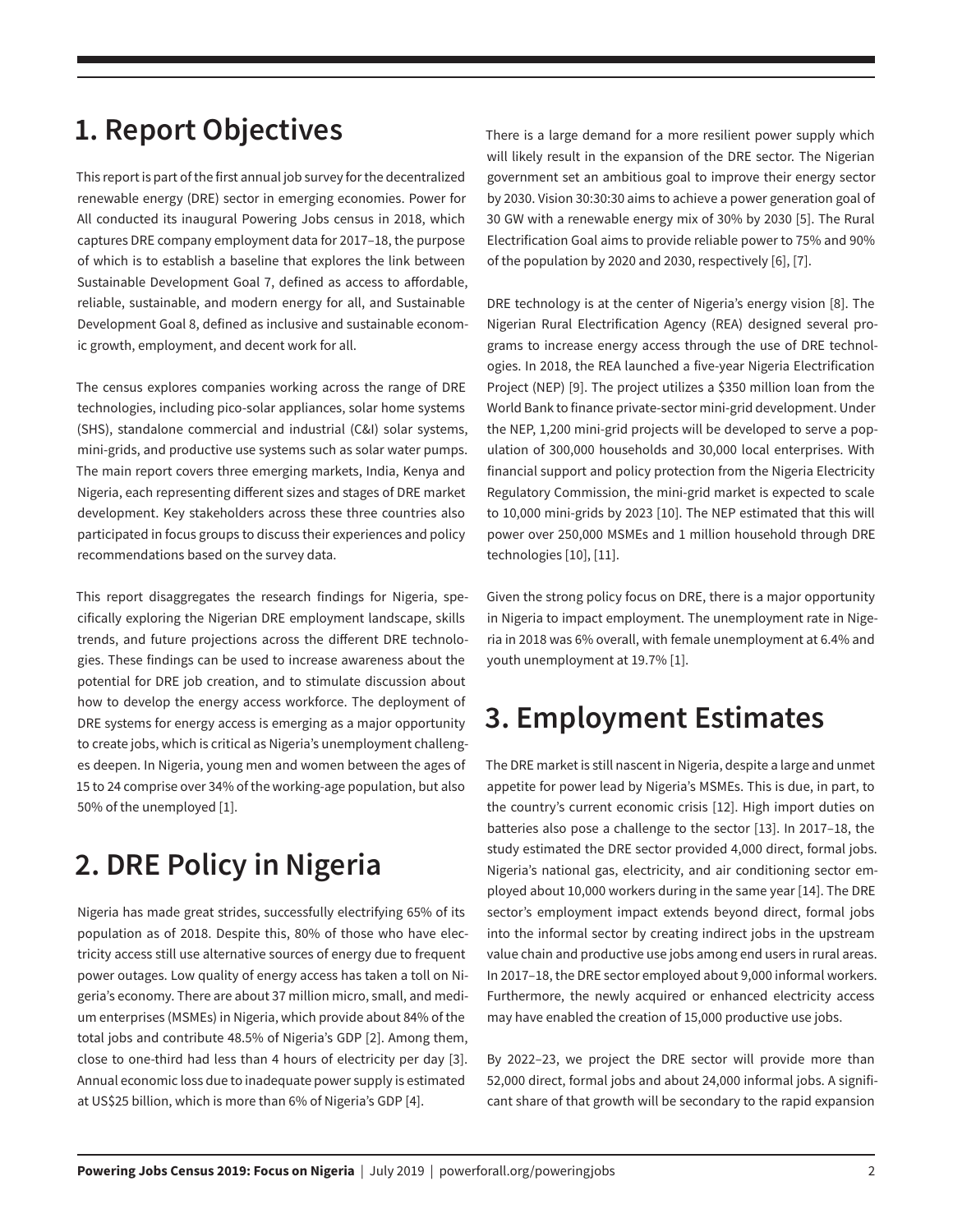

#### **FIGURE 1. DRE SECTOR EMPLOYMENT ESTIMATES AND PROJECTIONS**

of the mini-grid sector, which is targeted to reach 405 MW by 2022, as projected by Sustainable Energy for All (SEforALL) Action Agenda [5]. However, industry experts are skeptical of these projections.

### **4. Sector Trends**

Despite the wide employment impact of the DRE sector, there are important nuances that can be understood by disaggregating jobs according to company type. For instance, some company types offer longer-term jobs than others, require different skill sets, and have different levels of participation among women and youth. In the following sections we build a workforce profile for each company type to highlight key characteristics.

#### **4.1 End-user Product Providers**

We define end-user product providers as companies that sell pico-solar appliances, SHS, and other small, off-grid appliances directly to customers. The Nigeria DRE market, the second largest in the world after India, presents great opportunity for end-user product providers. However, pico-solar appliances and SHS have a low market penetration rate: 4% in 2017, as compared to 51% in Kenya. As such, end-user product providers provided only 1,100 direct, formal jobs, 8,400 informal jobs and 15,000 productive use jobs. This is expected to double quickly as penetration increases, such that by 2022–23, these companies would provide about 2,000 direct, formal jobs and 14,000 informal jobs.

| TABLE 1. DIRECT, FORMAL AND INFORMAL JOB TRENDS BY TECHNOLOGY TYPE |                |                |                  |                  |                       |
|--------------------------------------------------------------------|----------------|----------------|------------------|------------------|-----------------------|
| Job category                                                       | Direct, formal | Direct, formal | Direct, informal | Direct, informal | <b>Productive use</b> |
| <b>Years</b>                                                       | $2017 - 18$    | $2022 - 23$    | $2017 - 18$      | $2022 - 23$      | $2017 - 18$           |
| Pico-solar appliance and SHS                                       | 1,100          | 2.000          | 8,400            | 14,000           | 15,000                |
| Standalone and grid-tied C&I                                       | 2.700          | $N/A^*$        | 390              | $N/A^*$          | $N/A^*$               |
| Solar water pump                                                   | $N/A^*$        | $N/A^*$        | $N/A^*$          | $N/A^*$          | $N/A^*$               |
| Mini-grid                                                          | 120            | 50,000         | 9                | 9.500            | 270                   |
| <b>Approximate total</b>                                           | 4,000          | 52,000         | 9,000            | 24,000           | 15,000                |

*Numbers rounded to two significant figures.*

*\* Survey or market insight data unavailable.*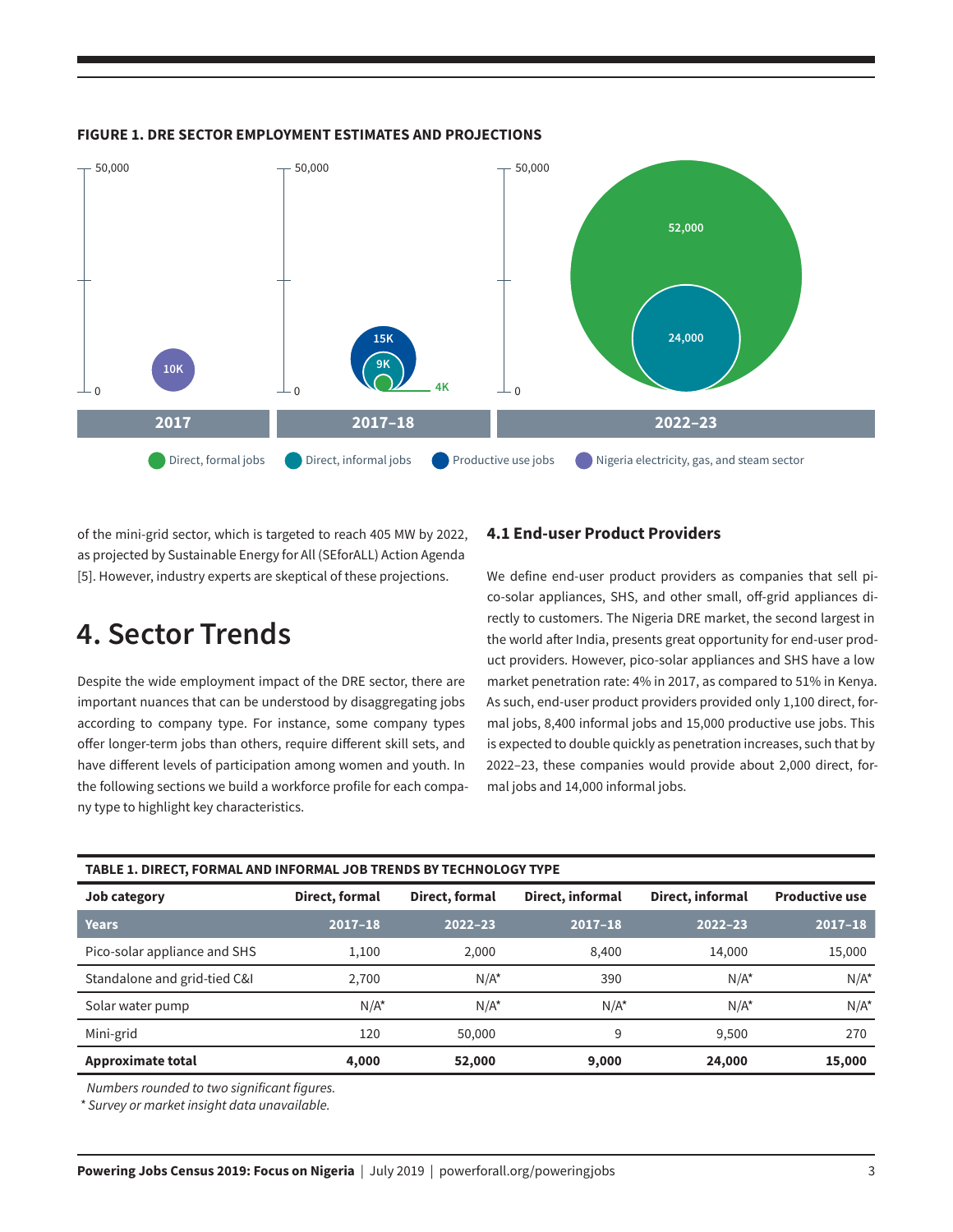As shown by the survey data, about 33% of the direct, formal employees in these companies are engaged in management and business administration, while another 18% are dedicated to manufacturing and assembling. Additionally, 89% of these direct, formal jobs are full-time and long-term, lasting more than a year, with the average employee retention period being 33 months.

Nigerian companies have excellent female participation. On average, women account for 52% of the direct, formal jobs in these companies, higher than most other types of DRE companies, and greatly exceeding corresponding companies in Kenya or India. In fact, the global renewable energy sector is only 32% female [15]. End-user product providers also engage many women through informal work, with 44% of the informal workers serving the sector being women, often sales agents.

About 62% of the direct, formal jobs reported by these companies are skilled, as compared to the global renewable energy industry, where less than half of its workers are skilled [16]. The sector also has strong participation from youth, or people between 15-24 [17], accounting for 42% of the end-user product provider workforce.

### **4.2 Project Developers, Installers, and Mini-grid Operators**

Project developers and installers are defined as companies that work on projects ranging from a few hundred watts to a few kilowatts. These companies develop and construct standalone or gridtied C&I systems, but do not generate revenue from operating them.

It has been estimated that a project developer and installer provides 133 direct, formal jobs per MW deployed. By applying this employment factor to C&I market estimates from Bloomberg New Energy Finance, more than 2,700 direct, formal jobs and 390 informal jobs were provided by project developers and installers in 2017–18. Survey data shows that 67% of these direct, formal jobs are full-time jobs, with an average retention of 43 months, the longest across all DRE company types surveyed. The study could not project employment impact in 2022–23 due to the lack of data.

Project developers and installers dedicate most of their workforce to project development and servicing products. About 23% of the jobs are in project development and 31% in after-sales service. These companies are more dependent on construction workers



#### **FIGURE 2. END-USER PRODUCT PROVIDER WORKFORCE PROFILE**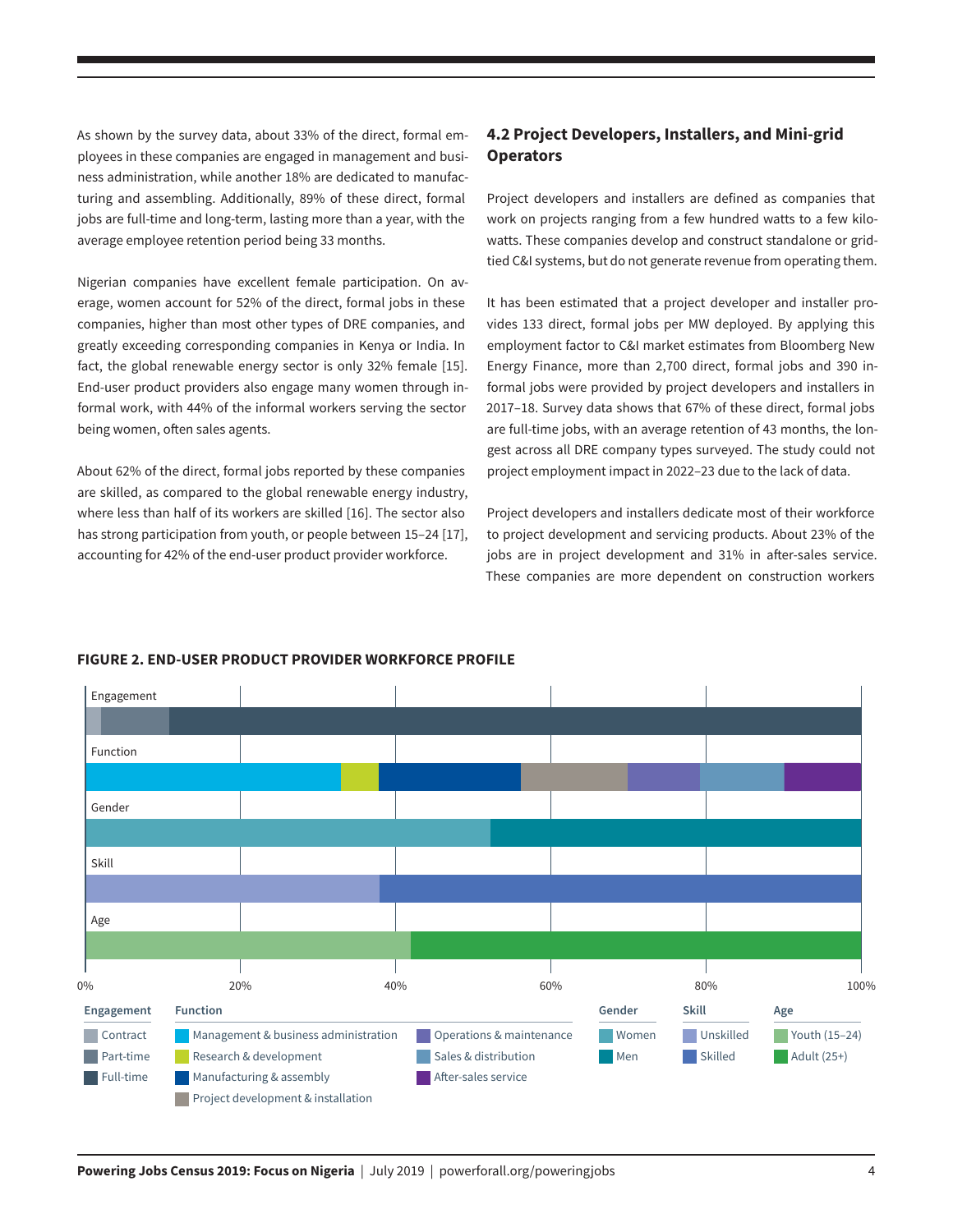who install projects on site and engineers who design and develop PV systems. Furthermore, during the construction phase of C&I projects, the developers and installers draw heavily on support of engineering, procurement, construction, transportation, and logistics companies, with the support of local civil workers. Thus, the potential for indirect job creation is high.

Feedback from focus groups and interviews provided anecdotal insight into DRE jobs from the C&I sector. For example, managers of the Maiganga Solar Powered Milling Project described its construction in Nigeria during 2018. The project took around 15 weeks and required 47 people. Of those, seven were direct, formal employees, such as project managers and engineers overseeing the work, while 35 people were employed temporarily during plant construction as masons, metal workers, welders, and carpenters. After it was commissioned, the mill required three full-time plant operators and one technician, thus creating productive use jobs as well.

About 70% of those employed by project development and installation companies are skilled workers. Women make up 21% of direct, formal employees within project developers and installers, slightly lower than the industry average of 27%, while 25% are youth.

Mini-grid operators are private companies which operate and maintain mini-grids and are responsible for sales of electricity as an integral part of their business model. Mini-grid operators and project developers and installers are analyzed separately because their business models and revenue structures differ, as does their contracting and hiring behavior.

Currently, mini-grid companies are still emerging in Nigeria, which is why they only provide about 120 direct, formal jobs, nine informal jobs and 270 productive use jobs across some 30 solar-based mini-grids [18]. However, mini-grid operators may shift the DRE sector's workforce skill demand in the future, as the Nigerian REA considers mini-grids the cornerstone for their electrification strategy. With the support of the World Bank, 1,200 mini-grid sites are already planned, with a potential of scaling up to 10,000 sites by 2030 [19]. SEforALL, in its Action Agenda projected that Nigeria may need to deploy 405 MW worth of mini-grids to achieve Vision 30:30:30 [5].

Finding a skilled workforce for the sector may represent a challenge. Our study estimates that operating 405 MW worth of mini-grids would take roughly 50,000 highly skilled employees every year, as more than 83% of mini-grid employees are skilled. Our study also projects 9,500 informal jobs would be required to satisfy 405 MW



#### **FIGURE 3. PROJECT DEVELOPER AND INSTALLER WORKFORCE PROFILE**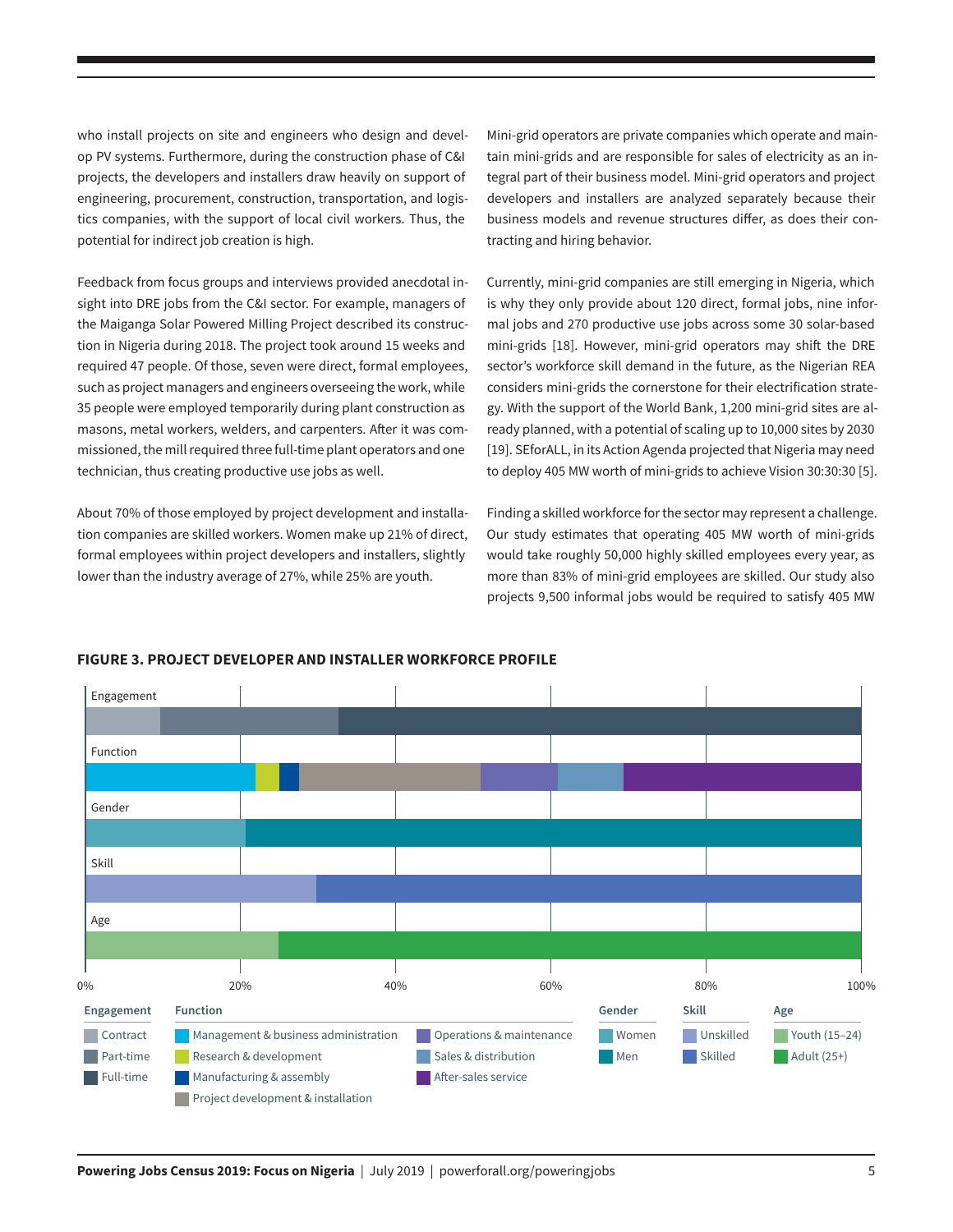



### **FIGURE 5. MANUFACTURING AND UPSTREAM SUPPLY CHAIN WORKFORCE PROFILE**

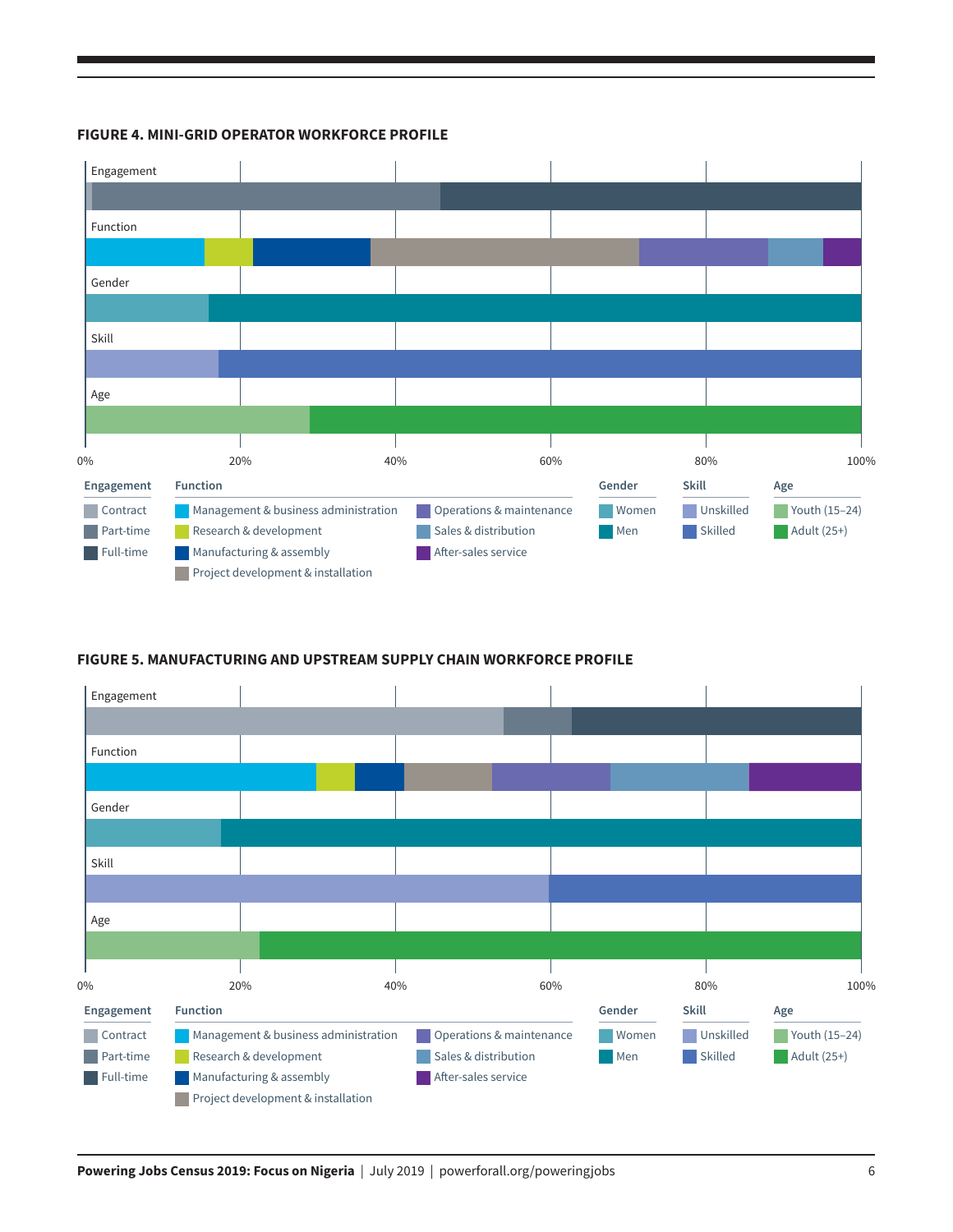worth of mini-grids. This highlights the fact that mini-grid companies provide significantly more formal than informal work opportunities. The jobs created by the mini-grid operators are mostly full-time, long-term jobs. Average retention in mini-grid companies is 39 months, longer than the industry average of 35 months. Unfortunately, women account for only 16% of the direct, formal jobs in the mini-grid sector, compared to 27% across the DRE sector. Youth compose 29%, which is close to the DRE sector's 28% average.

### **4.3 Manufacturing, Upstream Supply Chain Companies, and Service Providers**

Finally, the DRE sector is supported by a group of companies and organizations such as PV manufacturers, inverter manufacturers, equipment importers and exporters, metering companies, training centers, and micro-finance institutions that create indirect jobs. Very few of these companies responded to our survey, so these results cannot be generalized. However, among the manufacturing and upstream supply chain companies who did respond, most do not have full manufacturing lines in Nigeria, only a few staff handling imports and sales. As such, about 30% of the jobs in these companies are in management and business administration and 18% in sales and distribution. Manufacturing and upstream supply

chain companies report that about 40% of their workforce is skilled, significantly lower than the DRE sector's average of 70%. Women are 18% of the workforce, while 23% are youth.

Gender is more balanced among the service providers who responded, many of which assist with research, advocacy, or raising awareness of the sector. Women make up 49% of the workforce in these organizations, while 28% are youth. The workforce is 91% skilled, with more than 43% of jobs in management and business administration alone. Due to the lack of market estimates, future projections were not possible.

### **5. Skills Needs**

DRE penetration into remote areas is still nascent and most DRE companies are still serving urban customers, mainly replacing diesel generators. However, the sector is growing rapidly and already the survey results show that 70% of direct, formal jobs in the Nigerian DRE sector are skilled, compared to less than 50% in the global solar industry [16]. Currently, 23% of these jobs are in project development and installation alone, including site selection, feasibility study, system design, engineering, procurement, construction,



#### **FIGURE 6. SECTOR SERVICE PROVIDER WORKFORCE PROFILE**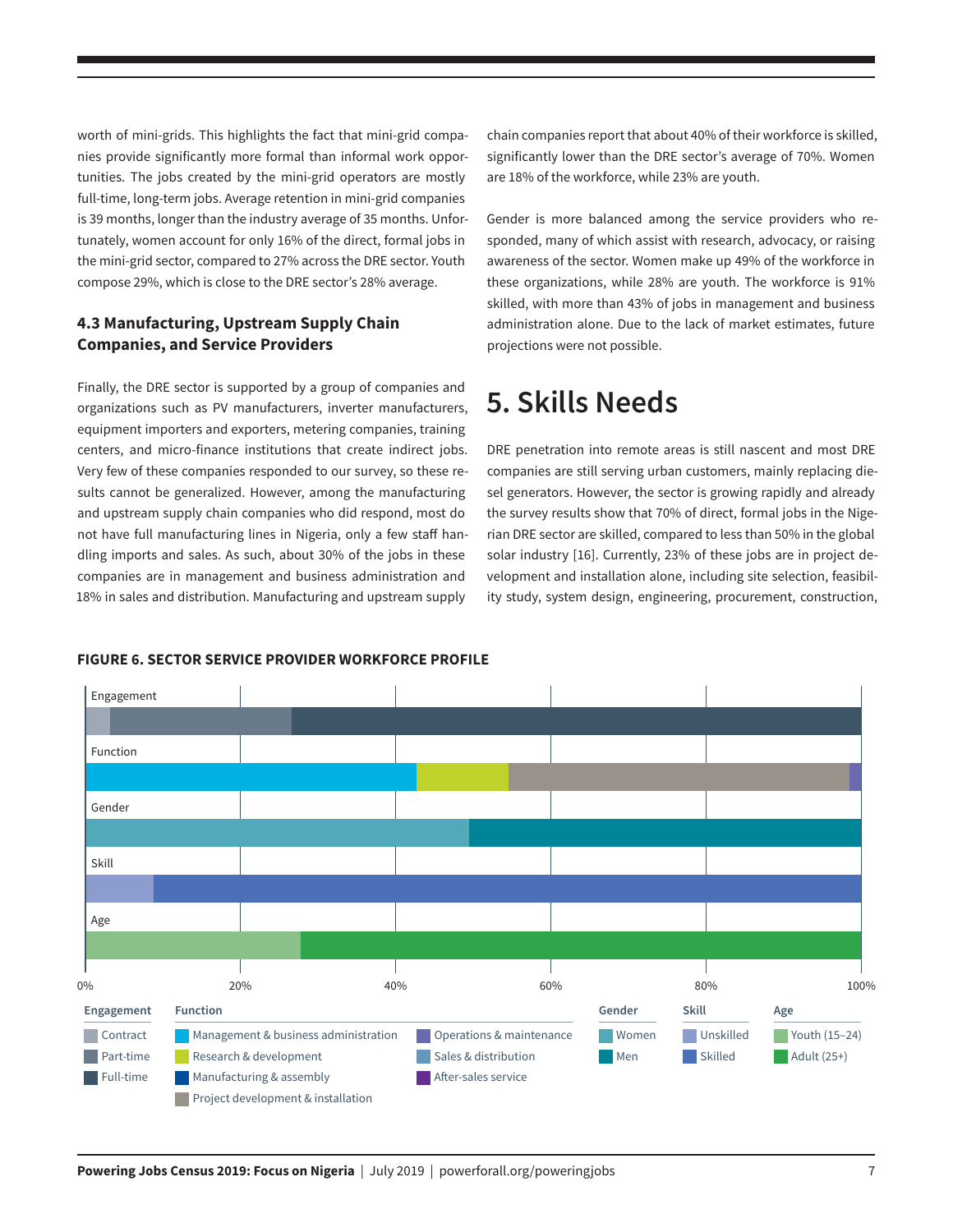

**FIGURE 7. CHANGE IN SKILLS NEEDS BETWEEN 2017–18 AND 2022–23**

and commissioning. However, by 2022–23, the demand may shift towards operations and maintenance (O&M), mainly due to the growth of mini-grids. Management and business administration skills continue to be in high demand, as 24% of jobs in 2017–18 are in this area, and it is projected that this will increase to 27% of jobs in 2022–23. That said, skilled managers are difficult to recruit, due to the small talent pool and competition from other sectors.

### **6. Conclusions**

**Nigeria's DRE market is expanding at a rapid pace. The workforce may need to grow by more than tenfold to meet national targets.** In 2017–18, the DRE sector provided about 4,000 jobs, most of which were through project developers and installers. With the ambitious electrification strategy the Nigerian REA published, mini-grids may grow to become a major employer. By 2022–23, if Nigeria is to meet the goals the government has laid out, the DRE workforce will need to provide more than 52,000 direct, formal jobs, 50,000 of which serving 405 MW worth of mini-grid systems.

**In addition to direct, formal jobs, Nigeria's DRE sector also has considerable impact on informal employment.** In 2017–18, the sector provided about 9,000 informal jobs and 15,000 productive use jobs. The number of informal jobs should more than double to 24,000 by 2022–23, but will still be surpassed by the growth of direct, formal jobs.

**Management and business administration skills are the most in demand in the DRE sector and will continue to be in the future.**  Currently about 24% of direct, formal jobs are in management and business administration, which will grow to 27% by 2022–23. Skills

needs will see a slight shift from project development and installation to O&M, depending on the growth of the mini-grid market.

**Women's participation in the DRE sector is low, at only 27% of the workforce.** End-user product providers and DRE sector service providers have the highest levels of women's participation, where women account for about half of the workforce. Mini-grid and project development companies hire very few women.

Overall, the DRE sector in Nigeria relies on a young, highly skilled, long-term workforce. This synopsis details the breakdown of employment estimates and characteristics by technology and company type, and can be used to increase awareness and to facilitate policy development. See the main report for detailed methods, limitations, and other recommendations based on the combined data.

#### **DEFINITIONS**

l

- » **Direct, formal jobs**: Direct, formal jobs are those created through contractual engagement with an incorporated company in the DRE sector. For example, an IT professional or a project manager who is employed by a DRE company.
- **Informal sector:** According to the International Labour Organization, the informal sector comprises all work for unincorporated enterprises and for which no complete accounts are available that would permit a financial separation of the production activities of the enterprise from other activities of its owner(s). Informal jobs can even be extended to include non-remunerative work of contributing family members, and thus can be difficult to bound definitively [21].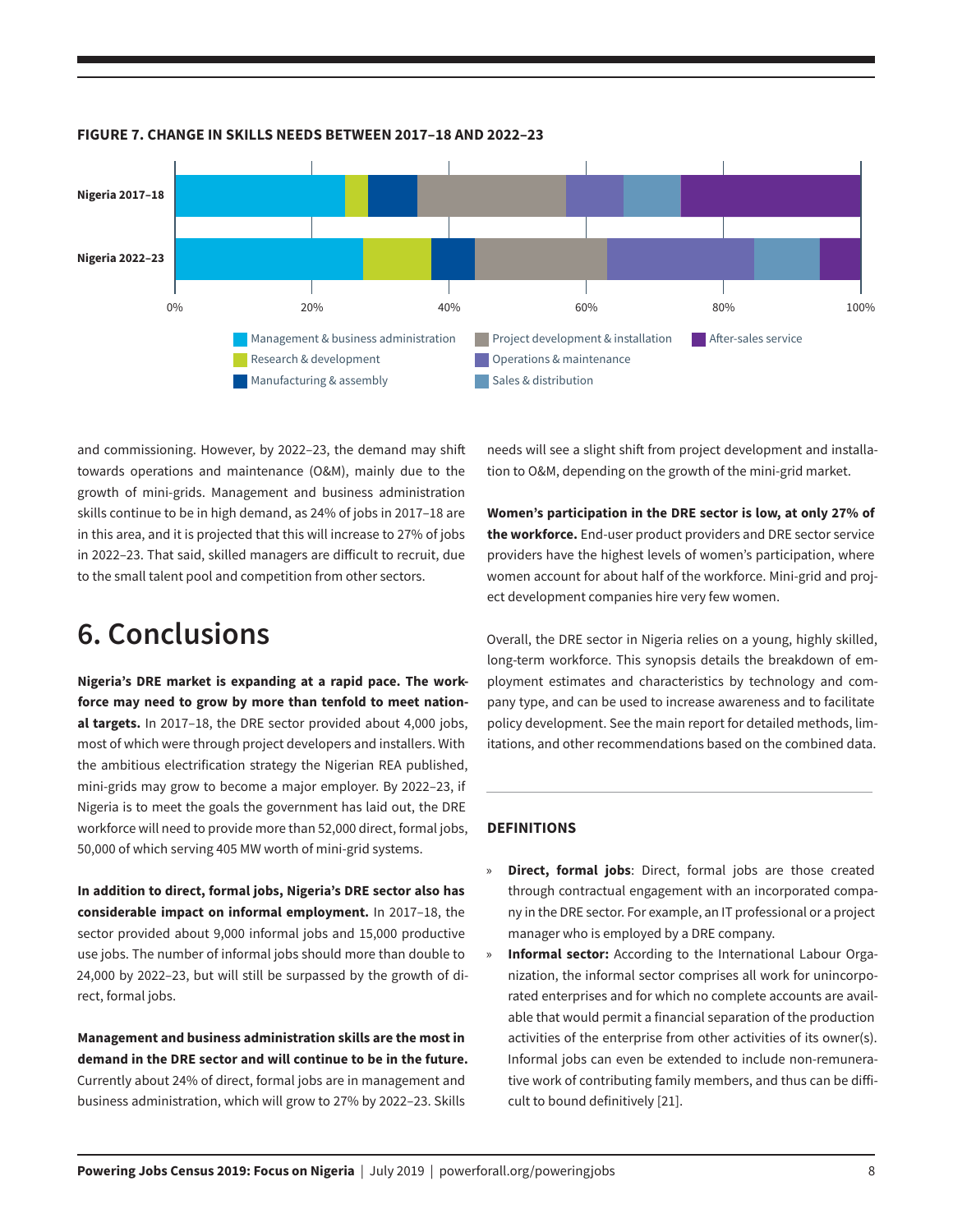- **Direct, informal jobs:** Informal jobs are created through contractual or non-contractual engagement with an incorporated company in the DRE sector. Informal employment in the sector takes on various forms—from long-term arrangements with companies (e.g. product retail) to commission-based sales activities. For example, a home business owner who works as a village sales representative for a SHS company [21].
- Indirect jobs: Indirect jobs are those created by backward-linked industries or companies that serve and supply the DRE sector. That is, those vendors and suppliers who serve the DRE sector upstream or provide services for the DRE sector's day-to-day operations either contractually or non-contractually. For example, indirect jobs are those created by an inverter manufacturer or an importer who supplies DRE companies. Literature on indirect jobs is cited where available.
- » **Productive use jobs:** Productive use jobs are those created by the DRE end users themselves as a result of newly-acquired or enhanced electricity access. For the purpose of this study, productive use is defined as any income-generating application of a DRE product or service [22]. For example, the new jobs created

by the purchase of a solar milling plant. Productive use jobs are estimated through insights from focus groups and literature, as most surveyed respondents did not readily have data on jobs created by their product or service offers at the customer level.

- » **Full-time equivalent (FTE) job:** An FTE job is the equivalent of one employee working full time over the course of a year where full-time work is defined in accordance with the country context. Part-time and contract work is converted to FTE based on number of hours worked or length of contract. All estimates of direct, formal jobs are presented in FTE job terms. All other references to "job" outside of direct, formal employment do not assume full-time equivalency.
- **Skilled workers:** Skilled workers are those who hold leadership, management, professional, technical, or associate professional positions. Their responsibilities typically involve the performance of complex technical and practical tasks that require an extensive body of factual, technical, and procedural knowledge in a specialized field, as defined by the International Standard Classification of Occupation (ISCO-08) Skill Level [23]. Workers in Skill Level 3 or above are considered skilled workers.